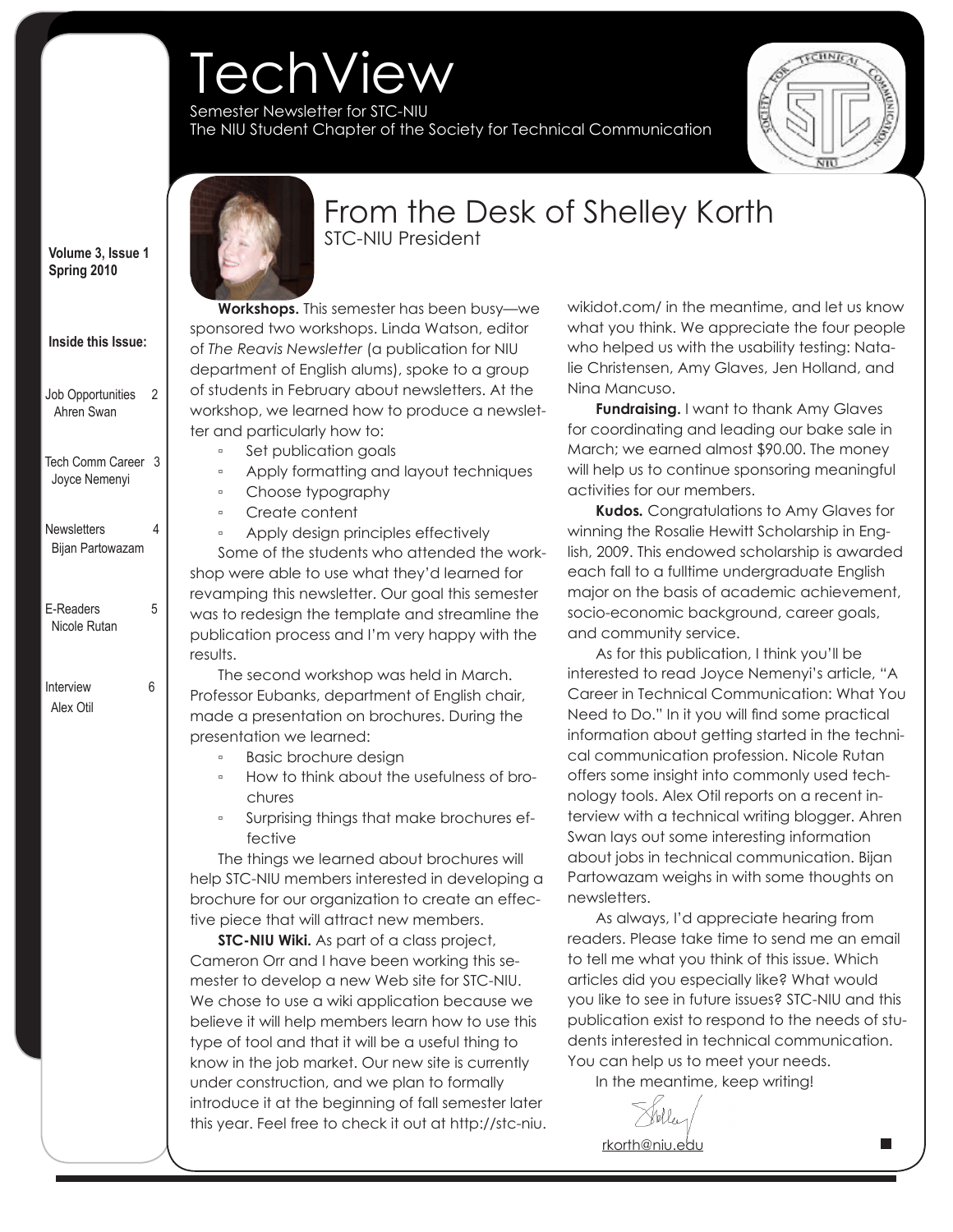## Job Opportunities in Technical Writing

#### By Ahren Swan

When I decided to change my major



to English, the one question everyone asked me was, "Oh, are you going to be a teacher?" For the first few weeks, all I could say was no; when asked what exactly I was planning on doing, I would lamely reply "Um, editing?" I did not really know about any other

careers for English majors besides teaching and writing books. Luckily, one of my profes-

sors suggested that I check out the technical writing classes NIU offers. There, I found many other English majors who also did not want to teach. I began to see that there are several careers in the technical communication field for those who care to look.

The first job I found out about was that of a technical writer. If you have ever

used written instructions to make or use a product, you have seen the work of a technical writer. In this profession, the writer designs, writes, creates, maintains, and/or updates technical documents; which might include online help or user guides, design specifications, system manuals, and other similarly styled documents. These writers can be hired in any work field. The writers are hired not because they know a lot about a certain subject, but because they know how to gather information, analyze subjects and audience samples, and produce clear, concise documents.

**"Luckily, one of my professors suggested that I check out the technical writing classes NIU offers. There, I found many other English majors who also did not want to teach."**

Technical editors do the job of typical editors except that they specialize in the editing of technical documents. These individuals need to not only have a good grasp of grammar and language, but they also need to be able to identify a good page layout, good graphics usage, and overall usability of technical documents. This makes the job more demanding but also more varied than the standard editing job.

A technical illustrator designs graphics and charts that go in technical documents. Any instruction booklet you may have read that featured a drawn instruction was designed by a technical illustrator. These illustrators can work and specialize in many different fields, such as online design or print design. This field is growing at a rapid rate, because graphics

> can transcend language barriers and an online expansion of written literature has opened many job options all over the world.

> These are only a few jobs that fall within the technical communication field so if any sound interesting but not exactly what you want to do, check out more options

online or contact one of the professors who specialize in technical writing at NIU's English department. Professor Reyman teaches many of the technical communication courses and is a very knowledgeable source. All of these careers are open to anyone with a passion for communication, so even if you are not an English major, check them out and explore the huge and varied field of Technical Communication.

*Ahren Swan is an undergraduate student at NIU studying English.*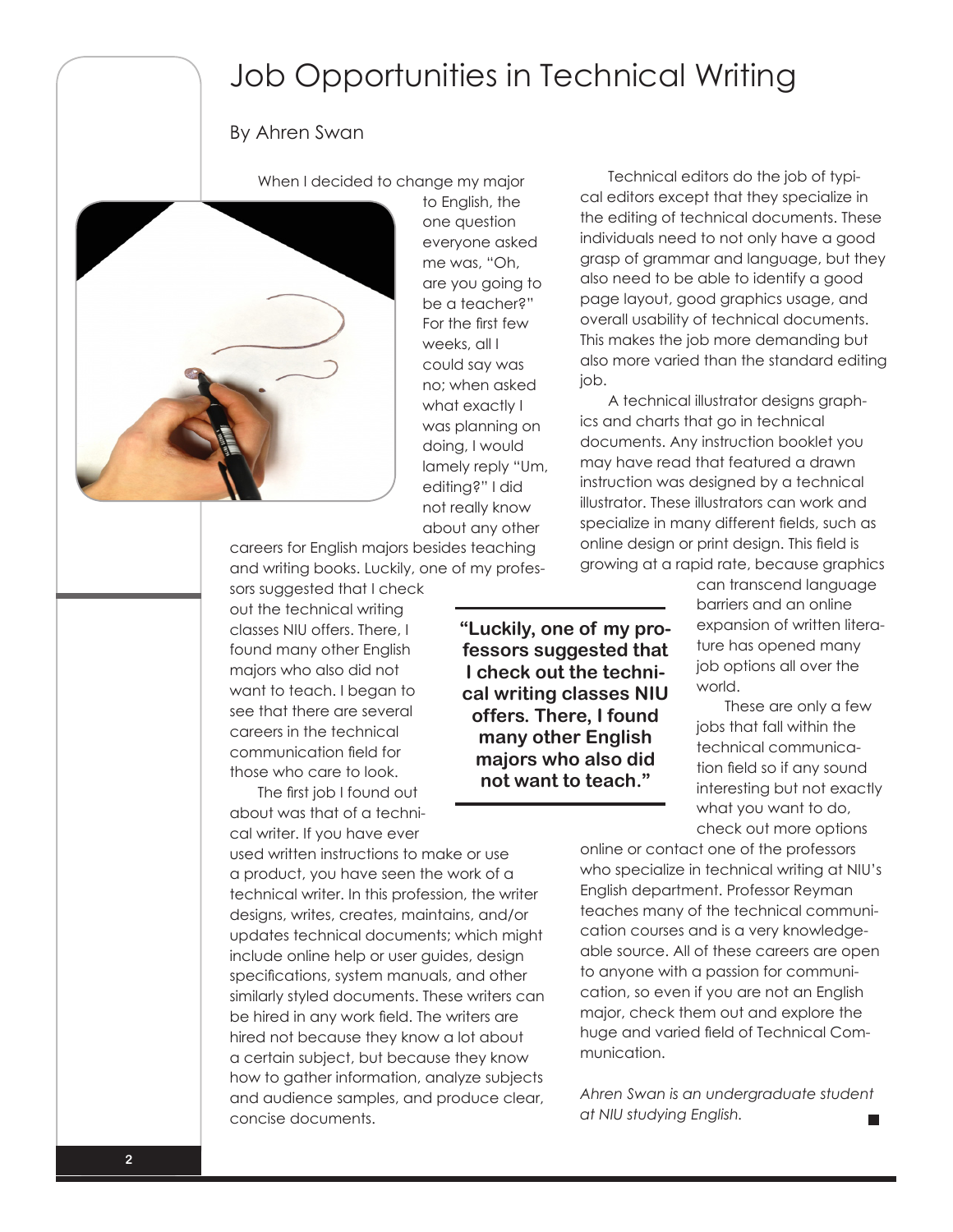## A Career in Technical Communication: What You Need to Do

By Joyce Nemenyi

If you are reading this newsletter, then you are probably curious about technical communication.

If you are interested in pursuing a career in technical communication, prepare to arm yourself with some important skills. According to the Web site http://www.schoolfor-champions.com, writer Sean Hower says there are several things you can do to increase your marketability in the workplace. In his article "5 Ways to Write Your Way into Technical Writing," he offers five suggestions to help people further their skills in the technical communication market:

1. **Education:** Many employers are looking for candidates with at least some type of degree or educational experience. Employers are looking for majors in English, communications, or some other technical field such as engineering. There are also colleges and universities that offer certificate or degree

programs in technical writing. If these options don't work for you, at least take a few courses in writing and communications.

2. **Technology:** Employers are increasingly searching for candidates who have some experience or knowledge with the leading document design programs. These usually in-

clude, but are not limited to, one or more of the following: Adobe FrameMaker, Adobe InDesign, EHelp's Robohelp, Microsoft Word, and Illustrator. Many universities offer student discounts and some how-to books come with demos or shareware versions of these programs.

3. **Networking:** Joining an organization is one of the best ways to get some experience with technical communication. For example, The Society for Technical Communication (STC), which has many local chapters including our student chapter at NIU, can help you meet and network with other technical writers. There are many organizations out there, so do your own research until you find one that suits your needs.

4. **Portfolio:** After

you've completed a few projects on your own, show off your knowledge by putting together a portfolio of your work. This will show employers what you know and how much experience you have. Although Hower doesn't go into detail about how best to assemble your portfolio, most Web sites suggest either a hard copy or

an electronic version like a Web site or CD-ROM. Either way, always keep a backup of your work on a ZIP drive or some other reliable device.

**"If you are inter- ested in pursuing a career in techni- cal communica- tion, prepare to arm yourself with some important skills."**

5. **Job Search:** After

you've assembled your portfolio, you have a few different options to choose from when sending your résumé to employers. Start with companies that use technical communicators, even if they are not currently hiring. Try branching out to other types of companies because they might need

a person with technical communication skills, too. Another helpful arena for your job search is an online job board such as Monster.com. They filter your search engine results and allow you to post your résumé to the Web.

While these objectives are helpful tips to consider in your job search, remember there are lots of other ways to get information about a career in technical communication. You can go online and search Web sites for additional skills and knowledge or check out books that cover topics in technical communication such as writing, document design, and software information.

*Joyce Nemenyi is an undergraduate student at NIU studying English.*

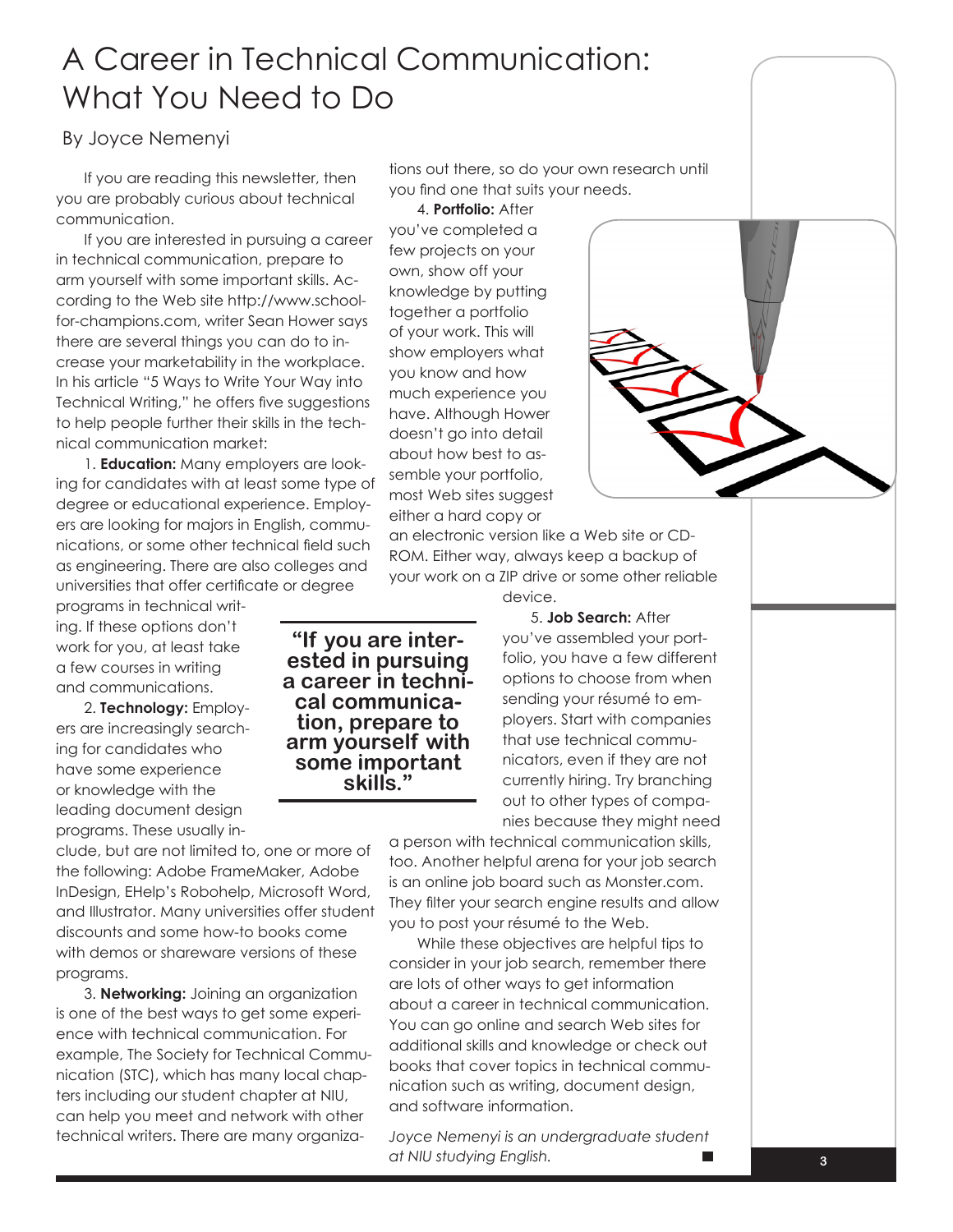### Technical Communicators Create Newsletters

#### By Bijan Partowazam



able no matter the field. Newsletters, for example, communicate important and specialized information to a limited audience on a regular basis. This limited audience may be product users, company employees, or members of an organization. Newsletters can help to increase sales, maintain relationships with subscribers, and serve as a source of revenue if a subscription fee is charged. Successful newsletter pub-

lishing involves working within budget and deadline parameters. A working knowledge of certain publishing software like Adobe InDesign or Microsoft Office Publisher is essential, and looks good on a résumé, in any event. These programs offer a multitude of templates with preset design formats, color schemes, and other page layout features.

Successful newsletters engage readers with good writing—headlines, images, captions, and text. First, headlines summarize and relate to the content of the article. Writing in the present tense keeps the news

**Technical** communication can involve an assortment of applications amid many career fields. The ability to communicate effectively in a range of genres—newsletters, brochures, instructions, user manuals, proposals, reports, surveys, Web sites—is invaluor story fresh and timely. Next, images such as photographs or graphics (charts, graphs, tables, or maps) catch readers' attention, but should be used judiciously and mainly to underscore content. Every image or visual needs a caption. Captions connect the reader with the article by conveying context and meaning for the image. Finally, the text of the article should be written in a natural speaking voice. Because readers skim and scan, articles must be written concisely to facilitate their search for useful information.

Naturally, design should draw attention without distracting from the content. Newsletter design includes format, type, and depictions of things such as the nameplate. In terms of font, serif font tends to work well for the body, especially if offset by a match-

**"Newsletters play an important role in spreading ideas throughout a com- pany or an organi- zation. There is a need in the work- place for people with ability and experience in creat- ing newsletters. "** ing sans serif font for headlines. The aforementioned software programs have templates that select font automatically.

Newsletters can be distributed on paper, onscreen, via email, or a combination of all these methods. Decisions about paper and the use of color are determined by the constraints of the budget. Increasingly, however, electronic newsletters (e-newsletters) are

distributing information via email, blogs, or Web sites.

Newsletters play an important role in spreading ideas throughout a company or an organization. There is a need in the workplace for people with ability and experience in creating newsletters. Technical communicators should take advantage of opportunities to work on this type of documentation gain valuable knowledge and skills.

*Bijan Partowazam is an undergraduate student at NIU studying English.*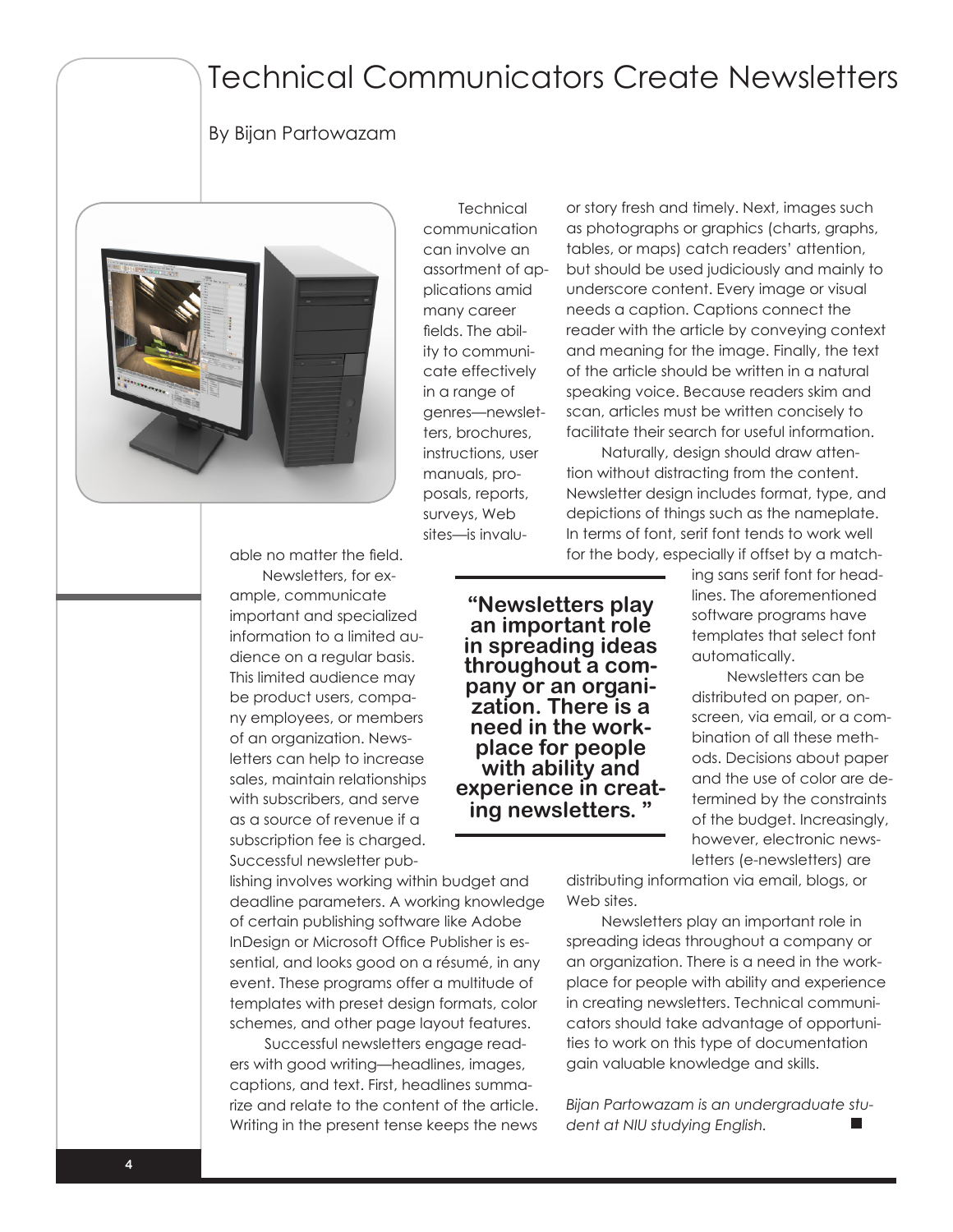## Electronic Book Readers: Tools of Our Future

#### By Nicole Rutan

Everybody uses technology; let's face it, technology makes life easier. Whether you use a cell phone to stay in touch or a computer to find information, these things make life a little less difficult and a little more entertaining. Consider calculators. Calculators are basic necessities in the math world, but you first need to know how to add and subtract without them. You would not use a calculator to make simple calculations; you would use your brain. Or maps—how many of us can actually read a map? What if your trusty GPS gets you lost or your handy cell phone with turn-by-turn directions breaks? What would you do? Would you sit in your car banging your head on the wheel, find someone who might know where you should go, or break out the old map and stare at it blankly? Technology is a godsend,

but most people are lost without it.

Electronic book readers (e-readers) are among the newest tools to help us in daily life. These devices display books and other media on a hand-

held screen. Amazon was one of the first companies to produce an e-reader. In November 2007, the First Generation Kindle was sold. Sony now has an e-reader as does Barnes & Nobel (Nook), and most recently Apple with its newly released iPad. Prices for e-readers range from \$250 – \$700. Of course electronic books (e-books) are purchased separately.

Using e-readers in the classroom is very new. Princeton University first introduced Kindles into their curriculum with mixed reviews in 2009 and 2010. The major purpose of the project was to determine if e-readers could be used to cut down on paper at the university without negatively influencing learning. Many students felt it affected their classroom experience. Some students explained that they could not annotate, did not have page numbers for reference, and that the devices were too similar to hand-held computers, which many already had. Other students felt using

a Kindle made life simpler (Lee). Many liked that they used less paper, which was better for the environment,

and that all of the course work for a class was on one device (e-reader).

We can lean heavily on technology to do simple things like finding our way on the road or even reading books, but let's learn how to function without technology first. You never know

> when you may need to find directions on

a map or read a book without electronic crutches.

 *Nicole Rutan is an undergraduate student studying English at NIU. She will be majoring in English education.*

#### **Sources:**

-Amazon.com. Amazon.com, Inc., 1996-2010 Web. 20 Mar. 2010.

-Lee, Hyung. "Kindles Yet to Woo University Users." *The Daily Princetonian*. 28 Sept. 2009. Web. 20 Mar. 2010.

-"E-reader Pilot at Princeton - About the Pilot." *Princeton University - Welcome.* The Trustees of Princeton University, 24 Feb. 2010. Web. 31 Mar. 2010.

http://www.princeton.edu/ereaderpilot/>.



 $\begin{picture}(16,15) \put(0,0){\line(1,0){10}} \put(10,0){\line(1,0){10}} \put(10,0){\line(1,0){10}} \put(10,0){\line(1,0){10}} \put(10,0){\line(1,0){10}} \put(10,0){\line(1,0){10}} \put(10,0){\line(1,0){10}} \put(10,0){\line(1,0){10}} \put(10,0){\line(1,0){10}} \put(10,0){\line(1,0){10}} \put(10,0){\line(1,0){10}} \put(10,0){\line(1$  $\frac{1}{2}$   $\begin{picture}(180,10) \put(0,0){\line(1,0){10}} \put(10,0){\line(1,0){10}} \put(10,0){\line(1,0){10}} \put(10,0){\line(1,0){10}} \put(10,0){\line(1,0){10}} \put(10,0){\line(1,0){10}} \put(10,0){\line(1,0){10}} \put(10,0){\line(1,0){10}} \put(10,0){\line(1,0){10}} \put(10,0){\line(1,0){10}} \put(10,0){\line(1,0){10}} \put(10,0){\line($ 

A [STM] [ SEARCH ] [ A ]

**"Technology is a godsend, but most people are lost without it."**

 $\blacksquare$